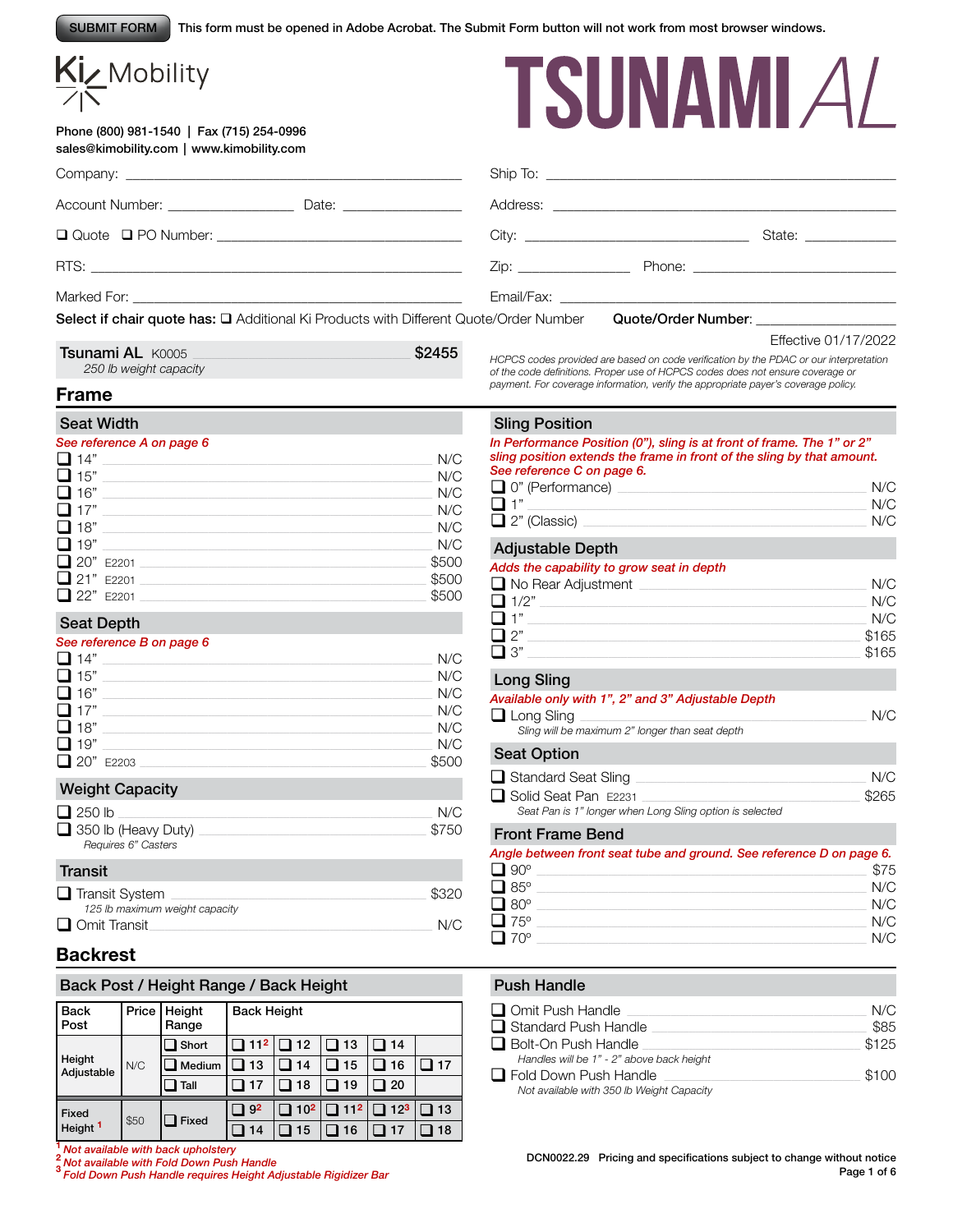# **TSUNAMIAL**

# **Backrest** continued

| <b>Stroller Handle</b>                                                |                                                                                         |                                |                                    | <b>Back Upholstery</b>                                                                                                                                                                                                         |                |
|-----------------------------------------------------------------------|-----------------------------------------------------------------------------------------|--------------------------------|------------------------------------|--------------------------------------------------------------------------------------------------------------------------------------------------------------------------------------------------------------------------------|----------------|
| $\Box$ Single Stroller Handle $\Box$<br>$\Box$ Double Stroller Handle | Stroller Handles are removable and height adjustable<br>Not available with Push Handles |                                | \$165<br>\$330                     | Available only with Height Adjustable Back Posts. If selecting both<br>upholstery and Axiom Back, the upholstery will be installed.<br>Padded Velcro Adjustable<br>Not available with 350 lb Weight Capacity<br>Standard Cover | Std            |
| <b>Rigidizer Bar</b>                                                  |                                                                                         |                                |                                    | Air Mesh Breathable Cover                                                                                                                                                                                                      | \$75           |
|                                                                       | Adjustable Height Rigidizer Bar<br>□ Non-Adjustable Height Rigidizer Bar                |                                | \$75<br>N/C                        | Tension Adjustable E2611<br>Standard Cover<br>$\Box$ Air Mesh Breathable Cover                                                                                                                                                 | \$300<br>\$375 |
| <b>Seat Back Angle</b>                                                |                                                                                         |                                |                                    | Omit Back Upholstery                                                                                                                                                                                                           | $-$ \$10       |
| Plus (+ <sup>o</sup> ) opens back angle.                              | Standard is 90° (perpendicular to floor). Minus (-°) closes back angle.                 |                                |                                    | <b>Military Patch</b>                                                                                                                                                                                                          |                |
| $\Box$ Standard<br>$\Box$ -3°                                         | $\Box$ +3°<br>$\Box$ -6°                                                                | $\Box + 6^\circ$<br>$\Box$ -9° | $\Box$ +9°<br>$\Box$ -12 $\degree$ | US Military Service Patch _<br>Army Navy Narines Air Force C Coast Guard                                                                                                                                                       | \$90           |
|                                                                       |                                                                                         |                                |                                    | $\Box$ US Purple Heart Patch                                                                                                                                                                                                   | \$90           |
|                                                                       |                                                                                         |                                |                                    | Purple Heart with Military Service Patch Combo<br>Army Navy Narines Air Force C Coast Guard                                                                                                                                    | \$145          |

# **Front Seat Height and Casters**

# Caster Size / Footrest Taper / Front Seat Height

*Select Front Seat Height and Footrest Taper in row corresponding to Caster Size. 6" casters not available with 85º and 90º Front Frame Bend. Footrest Taper indicates bend of front frame creating footrest width. Taper is measured from outside of seat frame to outside of front tube. 2" Taper not available with 75º Front Frame Bend. Taper is not available with 70º Front Frame Bend. See reference E on page 6.* Front Seat Height is measured from floor to top of seat tube at front of seat sling. Adjustable up or down by 1/2". See reference F on page 6.

| Footrest<br>Taper | <b>Size</b> | Caster Front Seat Height |                       |                                                                                         |                       |                       |                       |                       |                       |                       |                       |                                    |                       |                                     |             |             |
|-------------------|-------------|--------------------------|-----------------------|-----------------------------------------------------------------------------------------|-----------------------|-----------------------|-----------------------|-----------------------|-----------------------|-----------------------|-----------------------|------------------------------------|-----------------------|-------------------------------------|-------------|-------------|
|                   | 3"          | $\Box$ 13.5 $\Box$ 14    |                       | $\Box$ 14.5 $\Box$ 15                                                                   |                       | $\Box$ 15.5 $\Box$ 16 |                       | $\Box$ 16.5 $\Box$ 17 |                       | $\Box$ 17.5 $\Box$ 18 |                       | $\boxed{ \square 18.5 \square 19}$ |                       | $\boxed{ \square 19.5 \square 20 }$ |             | $\Box$ 20.5 |
|                   | 4"          | $\Box$ 14                | $\Box$ 14.5 $\Box$ 15 |                                                                                         | $\Box$ 15.5 $\Box$ 16 |                       | $\Box$ 16.5 $\Box$ 17 |                       | $\Box$ 17.5 $\Box$ 18 |                       | $\Box$ 18.5 $\Box$ 19 |                                    | $\Box$ 19.5 $\Box$ 20 |                                     | $\Box$ 20.5 |             |
| $\Box$ Straight   | 5"          | □ 14.5 □ 15              |                       | $\Box$ 15.5 $\Box$ 16                                                                   |                       | $\Box$ 16.5 $\Box$ 17 |                       | $\Box$ 17.5 $\Box$ 18 |                       | $\Box$ 18.5 $\Box$ 19 |                       | $\Box$ 19.5 $\Box$ 20              |                       | $\Box$ 20.5                         |             |             |
|                   | 6"          | $\Box$ 15                |                       | $\Box$ 15.5 $\Box$ 16 $\Box$ 16.5 $\Box$ 17 $\Box$ 17.5 $\Box$ 18 $\Box$ 18.5 $\Box$ 19 |                       |                       |                       |                       |                       |                       | $\Box$ 19.5 $\Box$ 20 |                                    | $\vert$ 20.5 $\vert$  |                                     |             |             |
|                   | 3"          | $\Box$ 16.5 $\Box$ 17    |                       | $\Box$ 17.5 $\Box$ 18                                                                   |                       | $\Box$ 18.5 $\Box$ 19 |                       | $\Box$ 19.5 $\Box$ 20 |                       | $\Box$ 20.5           |                       |                                    |                       |                                     |             |             |
| $\Box$ 1"         | 4"          | $\Box$ 17                | $\Box$ 17.5 $\Box$ 18 |                                                                                         | $\Box$ 18.5 $\Box$ 19 |                       | $\Box$ 19.5 $\Box$ 20 |                       | $\Box$ 20.5           |                       |                       |                                    |                       |                                     |             |             |
| <b>Taper</b>      | 5"          | $\Box$ 17.5 $\Box$ 18    |                       | $\Box$ 18.5 $\Box$ 19                                                                   |                       | $\Box$ 19.5 $\Box$ 20 |                       | $\Box$ 20.5           |                       |                       |                       |                                    |                       |                                     |             |             |
|                   | 6"          | $\Box$ 18                | $\Box$ 18.5 $\Box$ 19 |                                                                                         | $\Box$ 19.5 $\Box$ 20 |                       | $\Box$ 20.5           |                       |                       |                       |                       |                                    |                       |                                     |             |             |
|                   | 3"          | $\Box$ 16.5 $\Box$ 17    |                       | $\Box$ 17.5 $\Box$ 18                                                                   |                       | $\Box$ 18.5 $\Box$ 19 |                       | $\Box$ 19.5 $\Box$ 20 |                       | $\Box$ 20.5           |                       |                                    |                       |                                     |             |             |
| $\Box$ 2"         | 4"          | I 17                     | $\Box$ 17.5 $\Box$ 18 |                                                                                         | $\Box$ 18.5 $\Box$ 19 |                       | $\Box$ 19.5 $\Box$ 20 |                       | $\Box$ 20.5           |                       |                       |                                    |                       |                                     |             |             |
| <b>Taper</b>      | 5"          | $\Box$ 17.5 $\Box$ 18    |                       | $\Box$ 18.5 $\Box$ 19                                                                   |                       | $\Box$ 19.5 $\Box$ 20 |                       | $\Box$ 20.5           |                       |                       |                       |                                    |                       |                                     |             |             |
|                   | 6"          | $\Box$ 18                | $\Box$ 18.5 $\Box$ 19 |                                                                                         | $\Box$ 19.5 $\Box$ 20 |                       | $\Box$ 20.5           |                       |                       |                       |                       |                                    |                       |                                     |             |             |

|             |                          | <b>Caster Size</b> |    |    |    |    |  |  |  |
|-------------|--------------------------|--------------------|----|----|----|----|--|--|--|
|             |                          | Price              | 3" | 4" | 5" | 6" |  |  |  |
|             | .75" Rollerblade         | N/C                |    |    |    |    |  |  |  |
|             | .75" Lighted Rollerblade | \$70               |    |    |    |    |  |  |  |
|             | 1" Poly                  | N/C                |    |    |    |    |  |  |  |
| Caster Type | 1" Poly Aluminum         | \$110              |    |    |    |    |  |  |  |
|             | 1" Pneumatic             | \$80               |    |    |    |    |  |  |  |
|             | 1.5" Poly                | \$55               |    |    |    |    |  |  |  |
|             | 1.5" Soft Roll Aluminum  | \$185              |    |    |    |    |  |  |  |

# **Caster Fork Options**

| $\Box$ Slotted Fork                                                                                                                                                                                                         | Std   |
|-----------------------------------------------------------------------------------------------------------------------------------------------------------------------------------------------------------------------------|-------|
| $\Box$ Single Sided Fork<br>Not available with 6" Casters                                                                                                                                                                   | \$170 |
| $\Box$ Frog Legs Suspension Fork<br>Not available with 350lb Weight Capacity<br>$\Box$ User Weight 80 - 120 lbs<br>$\Box$ User Weight 120 - 160 lbs<br>$\Box$ User Weight 160 - 220 lbs<br>$\Box$ User Weight 220 - 250 lbs | \$450 |
| $\Box$ Frog Legs II Suspension System<br>Lightweight shock absorbing fork. Not available with 350 lb Weight Capacity.                                                                                                       | \$450 |
| $\Box$ Caster Pin Locks $K0073$<br>Available only with Slotted Fork                                                                                                                                                         | \$185 |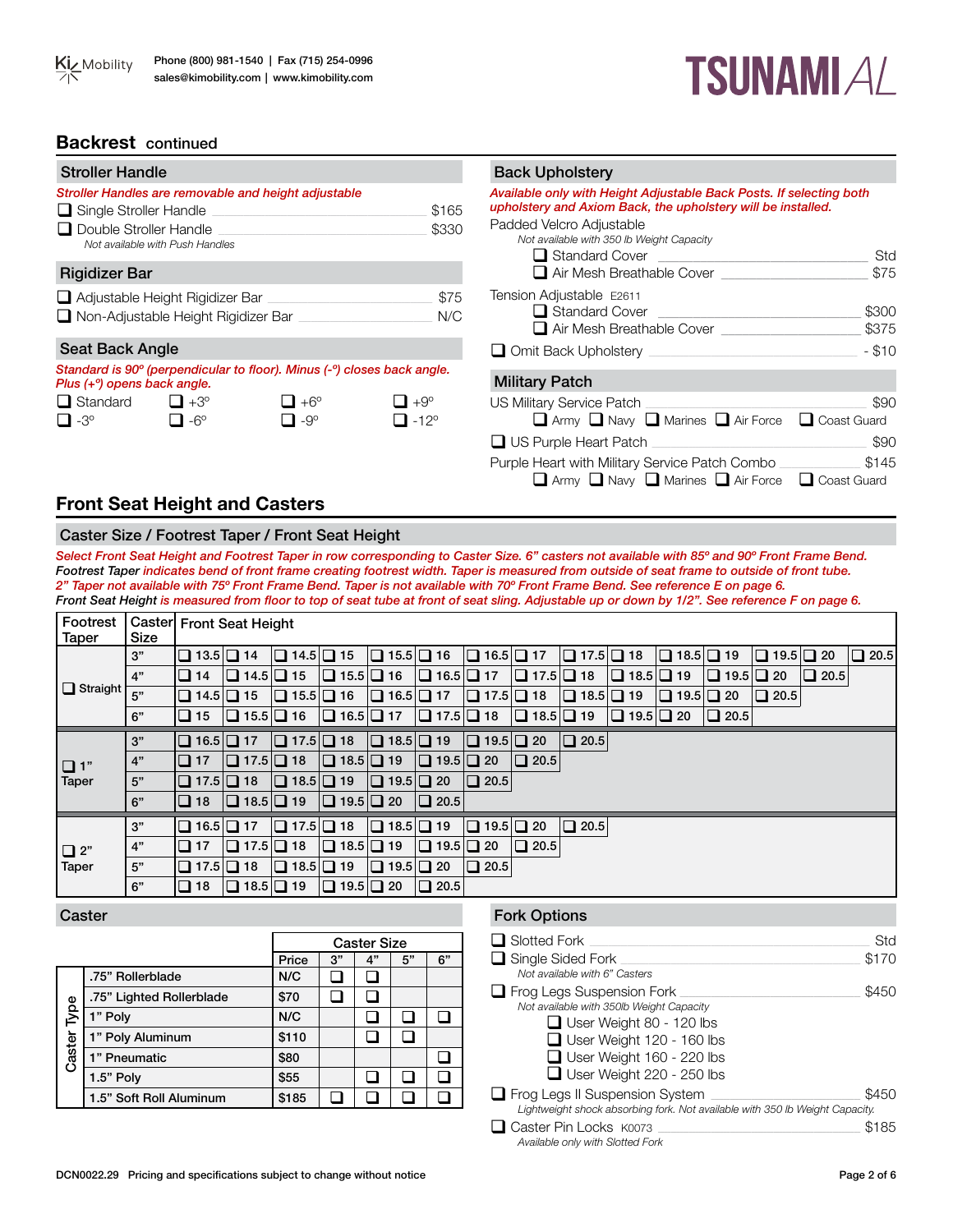

# **TSUNAMI A/**

# **Footrest**

| Footplate                                                                                                                                                             |       |
|-----------------------------------------------------------------------------------------------------------------------------------------------------------------------|-------|
| □ Tubular "Open" Footplate                                                                                                                                            | Std   |
| Not available w/footrest widths greater than 17.5". See Reference G on page 6.<br>$\Box$ Tubular Footplate with ABS Cover                                             | \$30  |
| Not available w/footrest widths greater than 15.5". See Reference G on page 6.                                                                                        | \$95  |
| Aluminum Angle Adjustable K0040<br>Aluminum Angle Adjustable with Riser K0040, K0037                                                                                  | \$145 |
| Not available with 350 lb Weight Capacity                                                                                                                             |       |
| □ High Mount Aluminum Angle Adjustable K0040, K0037<br>Not available with 350 lb Weight Capacity                                                                      | \$95  |
| Angle Adjustable Flip Under K0040, K0037                                                                                                                              | \$185 |
| Not available with footrest widths less than 9.5". Not available with 350 lb Weight<br>Capacity.                                                                      |       |
| High Mount Angle Adjustable Flip Under K0040, K0037<br>Not available with footrest widths greater than 15.5" or 350 lb Weight Capacity.<br>See Reference G on page 6. |       |

# Footrest Protector

#### q Footrest Protector \_\_\_\_\_\_\_\_\_\_\_\_\_\_\_\_\_\_\_\_\_\_\_\_\_\_\_\_\_\_\_\_\_\_\_\_\_\_\_\_\_\_\_\_\_\_\_\_\_\_\_\_\_\_\_\_\_\_\_\_\_\_\_\_\_\_\_\_\_\_\_\_\_\_\_\_\_ \$25

*Not available with Angle Adjustable Flip Under, High Mount Angle Adjustable Flip Under or High Mount Aluminum Angle Adjustable Footplates* 

#### Seat to Footrest Length

*Measured from front edge of seat sling to top, rear of footrest. Footrest length at least 2.5" shorter than Front Seat Height recommended. See reference H on page 6.* 

| $\Box$ 8"  | $\Box$ 8.5"  | $\Box$ 9"  | $\Box$ 9.5"  | $\Box$ 10" | $\Box$ 10.5" |
|------------|--------------|------------|--------------|------------|--------------|
| $\Box$ 11" | $\Box$ 11.5" | $\Box$ 12" | $\Box$ 12.5" | $\Box$ 13" | $\Box$ 13.5" |
| $\Box$ 14" | $\Box$ 14.5" | $\Box$ 15" | $\Box$ 15.5" | $\Box$ 16" | $\Box$ 16.5" |
| $\Box$ 17" | $\Box$ 17.5" | $\Box$ 18" | $\Box$ 18.5" | $\Box$ 19" | $\Box$ 19.5" |

# **Rear Seat Height and Wheels**

#### Wheel Size / Rear Seat Height

*Select Rear Seat Height in row corresponding to desired Wheel Size. For proper setup, selection is required when omitting rear wheels. Measured from floor to top of seat tube at front of back post. Rear Seat Height is custom to needs. See reference I on page 6.* 

| Wheel<br>  Size  |                        | <b>Rear Seat Height</b> |                                                                                                                                       |  |  |                                                                                                                                                                                                                                             |  |                       |                       |
|------------------|------------------------|-------------------------|---------------------------------------------------------------------------------------------------------------------------------------|--|--|---------------------------------------------------------------------------------------------------------------------------------------------------------------------------------------------------------------------------------------------|--|-----------------------|-----------------------|
| 20"              |                        |                         | $\Box$ 12.5 <sup>1</sup> $\Box$ 13 $\Box$ 13.5 $\Box$ 14                                                                              |  |  | $\Box$ 14.5 $\Box$ 15 $\Box$ 15.5 $\Box$ 16 $\Box$ 16.5 $\Box$ 17 $\Box$ 17.5 $\Box$ 18                                                                                                                                                     |  | $\Box$ 18.5 $\Box$ 19 | $\Box$ 19.5 $\Box$ 20 |
| $\overline{22"}$ |                        |                         |                                                                                                                                       |  |  | $\boxed{\Box}13.5^1\boxed{\Box}14$ $\boxed{\Box}14.5\boxed{\Box}15$ $\boxed{\Box}16.5\boxed{\Box}16$ $\boxed{\Box}16.5\boxed{\Box}17$ $\boxed{\Box}17.5\boxed{\Box}18$ $\boxed{\Box}18.5\boxed{\Box}19$                                     |  | $\Box$ 19.5 $\Box$ 20 |                       |
| 24"              |                        |                         |                                                                                                                                       |  |  | $\boxed{\square}14.5^1\boxed{\square}15$ $\boxed{\square}15.5\boxed{\square}16$ $\boxed{\square}16.5\boxed{\square}17$ $\boxed{\square}17.5\boxed{\square}18$ $\boxed{\square}18.5\boxed{\square}19$ $\boxed{\square}19.5\boxed{\square}20$ |  |                       |                       |
| $\boxed{25"}$    | $\Box$ 15 <sup>1</sup> |                         |                                                                                                                                       |  |  | $\Box$ 15.5 $\Box$ 16 $\Box$ 16.5 $\Box$ 17 $\Box$ 17.5 $\Box$ 18 $\Box$ 18.5 $\Box$ 19 $\Box$ 19.5 $\Box$ 20                                                                                                                               |  |                       |                       |
| 26"              |                        |                         | $\boxed{\Box}15.5^1\boxed{\Box}16$ $\boxed{\Box}16.5\boxed{\Box}17$ $\boxed{\Box}17.5\boxed{\Box}18$ $\boxed{\Box}18.5\boxed{\Box}19$ |  |  | $\Box$ 19.5 $\Box$ 20                                                                                                                                                                                                                       |  |                       |                       |

**1** *Available only with Low Profile tires*

#### Camber Bar Tower

| $\Box$ Standard Tower | $N/\zeta$ |
|-----------------------|-----------|
| $\Box$ Mx Tower       | \$100     |

*Standard Tower allows rear seat height adjustment up or down in 1/4" increments. 1" adjusment available; 1/2" in lowest end of range. Mx Tower required with select low seat heights or when large rear seat height adjustment range is required. Provides 3" adjustment range in 1/4" increments.*

#### Rear Wheel

|       |                               | <b>Rear Wheel Size</b> |     |     |     |     |     |  |  |
|-------|-------------------------------|------------------------|-----|-----|-----|-----|-----|--|--|
|       |                               | Price                  | 20" | 22" | 24" | 25" | 26" |  |  |
|       | <b>MAXX Performance Spoke</b> | IN/C                   |     |     |     |     |     |  |  |
| wheel | Mag                           | \$50                   |     |     |     |     |     |  |  |
|       | Superlight Spoke <sup>1</sup> | \$295                  |     |     |     |     |     |  |  |
| Rear  | Spinergy Spox                 | \$845                  |     |     |     |     |     |  |  |
|       | Spinergy LX                   | \$1050                 |     |     |     |     |     |  |  |

**<sup>1</sup>***Not available with 350 lb Weight Capacity* **<sup>2</sup>***Available only with Superlight and Plastic Coated Handrims*

#### Spinergy Options

| Select spoke color and handrim tab for Spinergy wheels |                                                                |  |  |
|--------------------------------------------------------|----------------------------------------------------------------|--|--|
| Spoke Color:                                           |                                                                |  |  |
|                                                        | $\Box$ Black $\Box$ Red $\Box$ White $\Box$ Blue $\Box$ Yellow |  |  |
|                                                        | $\Box$ Digit $1 \Box$ Cream $1 \Box$ Digital $1 \Box$ Orange 1 |  |  |

q Pink **<sup>1</sup>** q Green **<sup>1</sup>** q Purple **<sup>1</sup>** q Orange **<sup>1</sup>**

# **1** *Available only with Spingergy LX*

Handrim Tabs:

*Available only with Aluminum Anodized and Plastic Coated Handrims*

| $\Box$ Short Tab | \$25 |
|------------------|------|
| $\Box$ Long Tab  |      |

#### Rear Tire Type

| <b>Full Profile</b> |
|---------------------|
|                     |

| □ Street Pneumatic 1 3/8" E2211, E2212                                                                          | Std   |
|-----------------------------------------------------------------------------------------------------------------|-------|
| Not available on 25" wheel size                                                                                 |       |
| $\Box$ Full Poly 1 3/8" E2218                                                                                   | \$55  |
| Not available on Superlight wheel or 25" or 26" wheel sizes                                                     |       |
| $\Box$ Pneumatic with Airless Insert 1 3/8" E2211, E2213<br>Not available on Superlight wheel or 25" wheel size | \$100 |
| Schwalbe HS-127 1 3/8" E2211, E2212                                                                             | \$125 |
| Available only on 24" wheel size. Not available on Mag wheel.                                                   |       |
| $\Box$ Euro Trek Knobby 1 3/8" E2211, E2212                                                                     | \$95  |
| Available only on 24" wheel size                                                                                |       |
| $\Box$ Mountain 2" Black E2211, E2212                                                                           | \$95  |
| Available only on 22", 24" and 25" MAXX Performance and Spinergy wheels                                         |       |
| Low Profile                                                                                                     |       |
| $\Box$ Low Poly 1" E2218                                                                                        | N/C   |
| Not available on Superlight wheel, 25" or 26" wheel sizes or 350 lb Weight<br>Capacity.                         |       |
| □ Sentinel Solid Tire 1" E2218                                                                                  | \$95  |
| Not available on Superlight wheel or 20" and 22" Mag wheels                                                     |       |
| $\Box$ High Pressure 1" E2211, E2212                                                                            | \$60  |
| Not available on Mag wheel                                                                                      |       |
| Schwalbe One 1" E2211, E2212                                                                                    | \$125 |
| Available only on 24" and 25" wheel sizes. Not available on Mag wheel.                                          |       |
| □ Schwalbe Marathon Plus Evolution 1" E2211, E2212                                                              | \$140 |
| Not available on Mag wheel, 20" or 22" wheel size                                                               |       |

DCN0022.29 Pricing and specifications subject to change without notice Page 3 of 6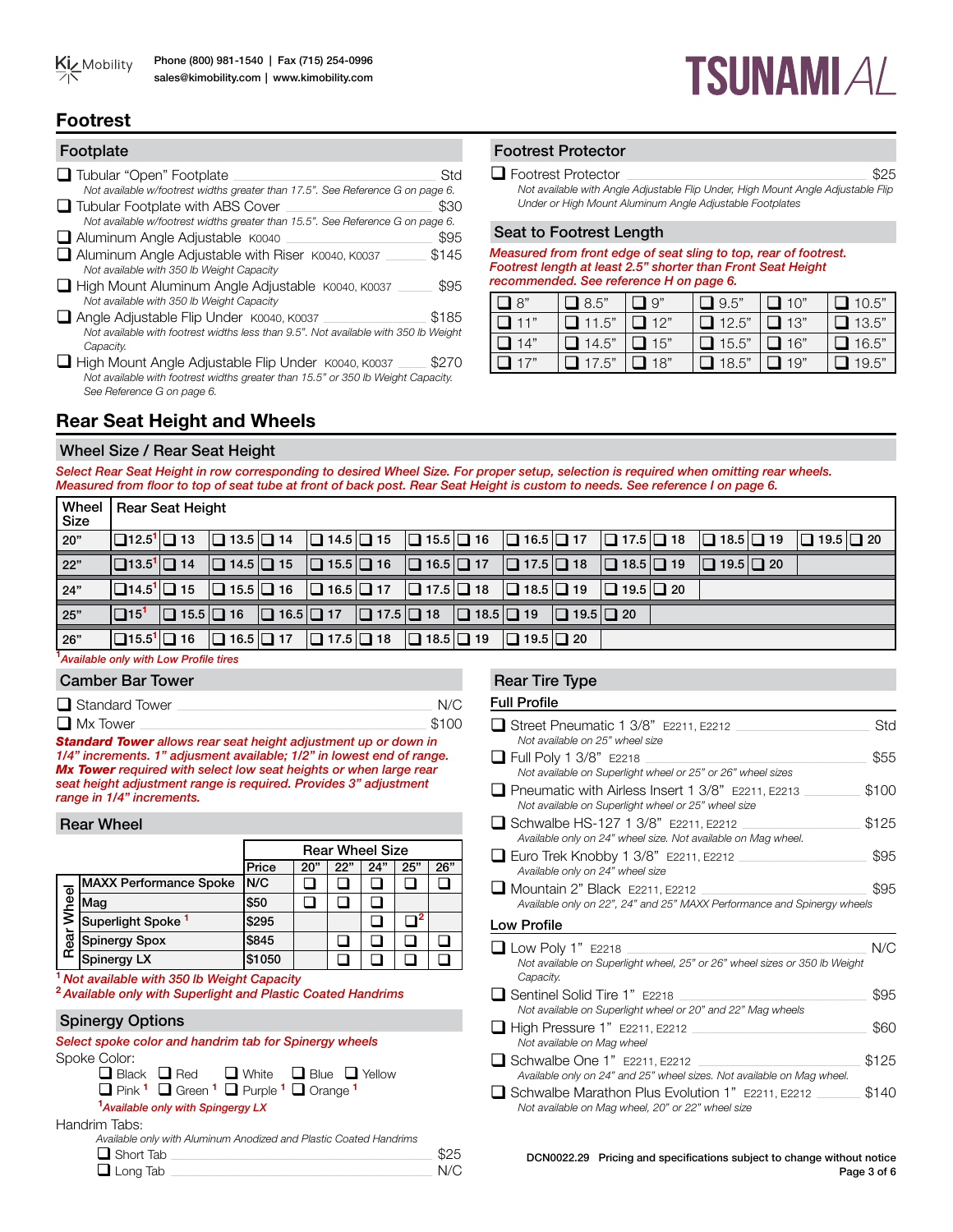# **Rear Seat Height and Wheels** continued

| Handrim                                                                                                                                                     |       |
|-------------------------------------------------------------------------------------------------------------------------------------------------------------|-------|
| <b>Standard Handrims</b>                                                                                                                                    |       |
| ⊿ Aluminum Anodized                                                                                                                                         | Std   |
| Superlight Aluminum Anodized                                                                                                                                | \$50  |
| Available only on 24" and 25" wheel sizes. Available only on MAXX Performance,<br>Superlight or Spinergy wheels. Not available with 350 lb Weight Capacity. |       |
| l Plastic Coated                                                                                                                                            | \$95  |
| Projection (8 Vertical Projections)                                                                                                                         | \$325 |
| Available only with full profile tires in combination with 22"-26" MAXX<br>Performance or 24" Mag wheel                                                     |       |
| $\Box$ Spinergy Flex Rim                                                                                                                                    | \$600 |
| Available only on 24" and 25" Spinergy LX wheels                                                                                                            |       |
| $\Box$ Omit Handrim                                                                                                                                         | N/C   |
| <b>Natural Fit Handrims</b>                                                                                                                                 |       |
| Not available on 20" wheel size or 22" Mag wheel. Not recommended<br>with Mag wheel.                                                                        |       |
| $\Box$ Natural Fit LT Regular Grip                                                                                                                          | \$465 |
| $\Box$ Natural Fit Standard Regular Grip                                                                                                                    | \$445 |
| $\Box$ Natural Fit LT Super Grip                                                                                                                            | \$515 |
| ■ Natural Fit Standard Super Grip                                                                                                                           | \$495 |
| $\Box$ Natural Fit LT Omit Grip<br><u> 1980 - Jan Barbara Barat, manazarta </u>                                                                             | \$395 |
| □ Natural Fit Standard Omit Grip                                                                                                                            | \$375 |
| <b>Handrim Option</b>                                                                                                                                       |       |

**TSUNAMIAL** 

| Axle                                      |       |
|-------------------------------------------|-------|
| $\Box$ Quick Release                      | Std.  |
| Quad Quick Release                        | \$185 |
| Not available with Mag or Spinergy wheels |       |

# Center of Gravity Preset

*Measured from front of back post to center of rear axle. 0" indicates axle will be directly under back post. See reference J on page 6.* Amputee Positions

| l l<br>$1 - 15$ | $E^{\prime\prime}$ | $\Gamma$ |
|-----------------|--------------------|----------|
| $-5"$           | つに"                | JF''     |

### Standard Positions

| .5"         | $\mathbf{l}$ .75"  | $-1$         | $\mathbf{1}$ 1.25" |
|-------------|--------------------|--------------|--------------------|
| $\Box$ 1.5" | 1.75"              | T 2"         | $\Box$ 2.25"       |
| $\Box$ 2.5" | $\mathbf{L}$ 2.75" | $\square$ 3" | $\Box$ 3.25"       |
| $\Box$ 3.5" | 3.75"              |              | 4.25"              |

## Rear Wheel Spacing

| Measured from outside of back to inside of rear tire. Adjustable out<br>1/2" from setting. 1.5" minimum Rear Wheel Spacing with Height<br>Adjustable T-Arm Armrest. 1" minimum Rear Wheel Spacing with 0°<br>Rear Wheel Camber. See reference K on page 6. |           |                          |  |              |
|------------------------------------------------------------------------------------------------------------------------------------------------------------------------------------------------------------------------------------------------------------|-----------|--------------------------|--|--------------|
| $\Box$ .75"                                                                                                                                                                                                                                                | $\Box$ 1" | $\Box$ 1.25" $\Box$ 1.5" |  | $\Box$ 1.75" |
| <b>Rear Wheel Camber</b>                                                                                                                                                                                                                                   |           |                          |  |              |
|                                                                                                                                                                                                                                                            |           | $\Lambda^{\circ}$        |  |              |

# **Wheel Locks**

| <b>Wheel Lock</b>                                              |       |
|----------------------------------------------------------------|-------|
| $\Box$ Push to Lock                                            | Std   |
| $\Box$ Push to Lock Flush Mount                                | N/C   |
| $\Box$ Pull to Lock                                            | N/C   |
| $\Box$ Under Seat Scissor Lock                                 | N/C   |
| $\Box$ Low Profile Scissor Lock                                | \$45  |
| Not available with Low Poly, Full Poly or Sentinel Solid tires |       |
| $\Box$ Short Thro Scissor Lock                                 | \$110 |
| $\Box$ Omit Wheel Locks                                        |       |

q 3M Micro Grip \_\_\_\_\_\_\_\_\_\_\_\_\_\_\_\_\_\_\_\_\_\_\_\_\_\_\_\_\_\_\_\_\_\_\_\_\_\_\_\_\_\_\_\_\_\_\_\_\_\_\_\_\_\_\_\_\_\_\_\_\_\_\_\_\_\_\_\_\_\_\_\_\_\_\_\_\_\_\_\_\_\_\_\_\_ \$65

*Not available on Plastic Coated or Projection Handrims*

# **Wheel Lock Options**

| $\Box$ Extension Handles $E0961$                                             | \$77  |
|------------------------------------------------------------------------------|-------|
| Available only with Push to Lock or Pull to Lock Wheel Locks                 |       |
| $\Box$ Grade Aids E0974                                                      | \$150 |
| Available only with Push to Lock Wheel Locks and Pneumatic or Pneumatic with |       |
| Airless Insert tires                                                         |       |

# **Armrests**

| \$325 |
|-------|
| \$325 |
|       |
|       |
| \$325 |
| むつつに  |
|       |

| Swing Away (10.5" - 12.5") E0973                                                           | \$225 |
|--------------------------------------------------------------------------------------------|-------|
| $\Box$ Swing Away with Side Guard (10.5" - 12.5") E0973<br>Includes direct mount receiver. | \$285 |
| $\Box$ Omit Armrests                                                                       | N/C   |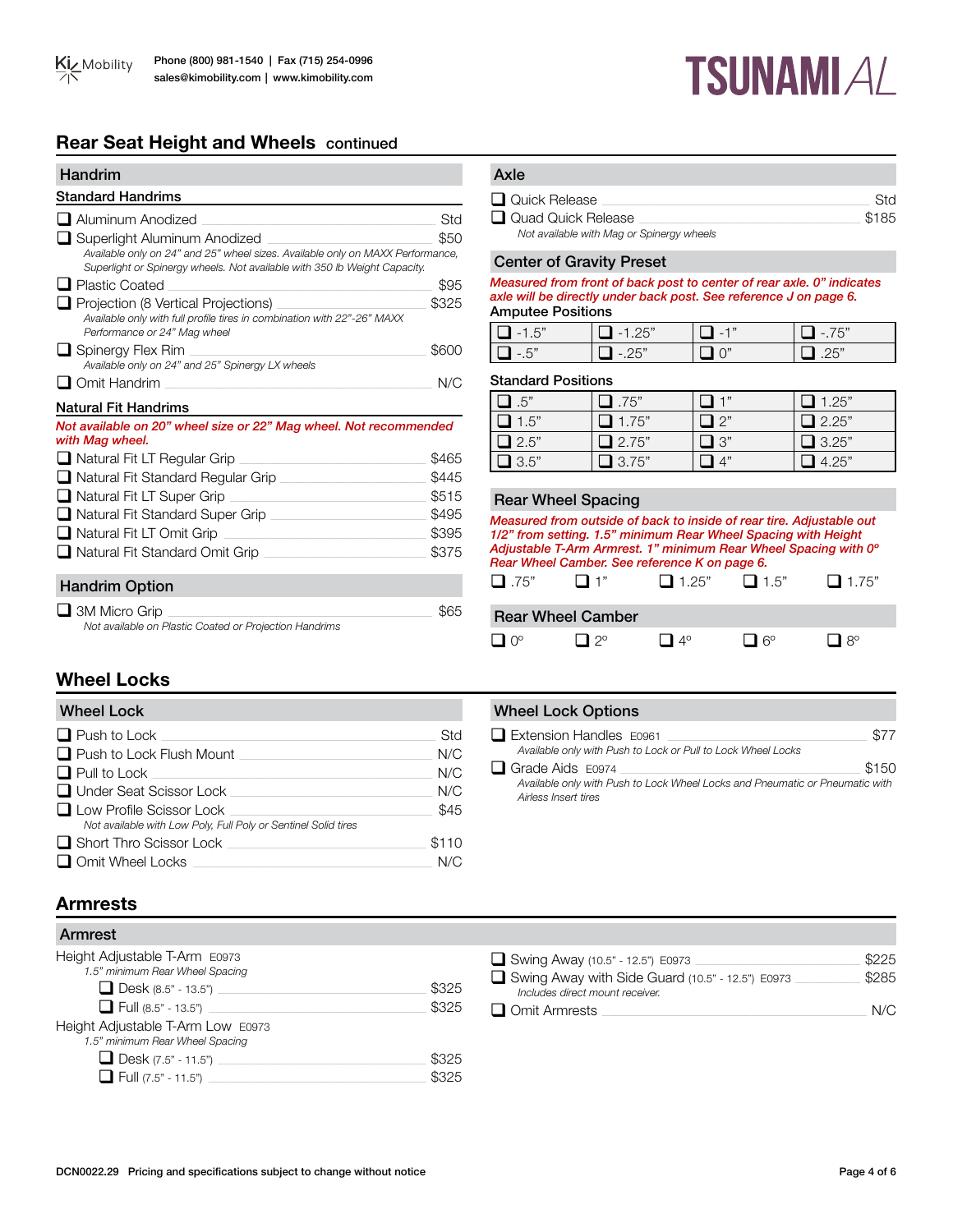# **TSUNAMIAL**

# **Side Guards**

| Not available with T-Arms or Swing Away with Side Guard Armrests                                        |       |
|---------------------------------------------------------------------------------------------------------|-------|
| <b>Direct Mount</b>                                                                                     |       |
| □ Composite Side Guards K0108                                                                           | \$150 |
| Aluminum Straight K0108                                                                                 |       |
| $\Box$ Black Matte                                                                                      | \$195 |
| ■ Match Frame Color                                                                                     | \$245 |
| Not available with Hydrographics                                                                        |       |
| Aluminum Adjustable Fender with Foam Pad K0108<br>Not available with Adjustable Depth greater than 1/2" |       |
| $\blacksquare$ Black Matte                                                                              | \$275 |
| ■ Match Frame Color                                                                                     | \$325 |
| Not available with Hydrographics                                                                        |       |
| Carbon Fiber Adjustable Fender K0108                                                                    | \$485 |
| Not available with Adjustable Depth greater than 1/2"                                                   |       |

# **Accessories**

| Anti-Tip                                                                                                                |                                         |
|-------------------------------------------------------------------------------------------------------------------------|-----------------------------------------|
| □ Omit Rear Anti-Tips N/C                                                                                               | \$145                                   |
| <b>Calf Strap</b>                                                                                                       |                                         |
| Velcro Adjustable K0038 Velcro Adjustable K0038<br>Bodypoint Padded AeroMesh K0038                                      | \$42<br>\$118                           |
| <b>Pelvic Positioning Belt</b>                                                                                          |                                         |
| 1 1/2" Auto Buckle E0978<br>1 1/2" Padded Auto Buckle E0978<br>1" Padded Auto Buckle E0978<br>2" Airline Buckle E0978   | \$80<br>\$170<br>\$80<br>\$170<br>\$110 |
| Bodypoint Evoflex - Pelvic Stabilizer E0978<br>Size: $\Box$ Small (16-24") $\Box$ Medium (19-29") $\Box$ Large (25-37") | \$188                                   |

# **Frame Color**

# Gloss Finish Matte Finish Matte Finish q Black \_\_\_\_\_\_\_\_\_\_\_\_\_\_\_\_\_\_\_\_\_\_\_\_\_\_\_\_\_\_\_\_\_\_\_\_\_\_\_\_\_\_\_\_\_\_\_\_\_\_\_\_\_\_\_\_\_\_\_\_\_\_\_\_\_\_\_\_\_\_\_\_\_\_\_\_\_\_\_\_\_\_\_\_\_\_\_\_\_\_\_\_\_\_\_\_\_\_\_\_\_\_ N/C q Blue Skies \_\_\_\_\_\_\_\_\_\_\_\_\_\_\_\_\_\_\_\_\_\_\_\_\_\_\_\_\_\_\_\_\_\_\_\_\_\_\_\_\_\_\_\_\_\_\_\_\_\_\_\_\_\_\_\_\_\_\_\_\_\_\_\_\_\_\_\_\_\_\_\_\_\_\_\_\_\_\_\_\_\_\_\_\_\_\_\_\_\_\_\_ N/C q Bubblegum Pink \_\_\_\_\_\_\_\_\_\_\_\_\_\_\_\_\_\_\_\_\_\_\_\_\_\_\_\_\_\_\_\_\_\_\_\_\_\_\_\_\_\_\_\_\_\_\_\_\_\_\_\_\_\_\_\_\_\_\_\_\_\_\_\_\_\_\_\_\_\_\_\_\_\_\_\_\_\_\_\_\_ N/C q Candy Blue \_\_\_\_\_\_\_\_\_\_\_\_\_\_\_\_\_\_\_\_\_\_\_\_\_\_\_\_\_\_\_\_\_\_\_\_\_\_\_\_\_\_\_\_\_\_\_\_\_\_\_\_\_\_\_\_\_\_\_\_\_\_\_\_\_\_\_\_\_\_\_\_\_\_\_\_\_\_\_\_\_\_\_\_\_\_\_\_\_\_ N/C q Candy Purple \_\_\_\_\_\_\_\_\_\_\_\_\_\_\_\_\_\_\_\_\_\_\_\_\_\_\_\_\_\_\_\_\_\_\_\_\_\_\_\_\_\_\_\_\_\_\_\_\_\_\_\_\_\_\_\_\_\_\_\_\_\_\_\_\_\_\_\_\_\_\_\_\_\_\_\_\_\_\_\_\_\_\_\_\_\_ N/C q Candy Red \_\_\_\_\_\_\_\_\_\_\_\_\_\_\_\_\_\_\_\_\_\_\_\_\_\_\_\_\_\_\_\_\_\_\_\_\_\_\_\_\_\_\_\_\_\_\_\_\_\_\_\_\_\_\_\_\_\_\_\_\_\_\_\_\_\_\_\_\_\_\_\_\_\_\_\_\_\_\_\_\_\_\_\_\_\_\_\_\_\_\_ N/C q Copper \_\_\_\_\_\_\_\_\_\_\_\_\_\_\_\_\_\_\_\_\_\_\_\_\_\_\_\_\_\_\_\_\_\_\_\_\_\_\_\_\_\_\_\_\_\_\_\_\_\_\_\_\_\_\_\_\_\_\_\_\_\_\_\_\_\_\_\_\_\_\_\_\_\_\_\_\_\_\_\_\_\_\_\_\_\_\_\_\_\_\_\_\_\_\_\_\_\_ N/C q Granny Smith \_\_\_\_\_\_\_\_\_\_\_\_\_\_\_\_\_\_\_\_\_\_\_\_\_\_\_\_\_\_\_\_\_\_\_\_\_\_\_\_\_\_\_\_\_\_\_\_\_\_\_\_\_\_\_\_\_\_\_\_\_\_\_\_\_\_\_\_\_\_\_\_\_\_\_\_\_\_\_\_\_\_\_\_\_\_ N/C  $\begin{array}{|c|c|c|c|}\hline \textbf{I} & \text{Metallic Orange} & \text{M/C} \\\hline \textbf{I} & \text{Silver} & \text{N/C} \\\hline \end{array}$ q Silver \_\_\_\_\_\_\_\_\_\_\_\_\_\_\_\_\_\_\_\_\_\_\_\_\_\_\_\_\_\_\_\_\_\_\_\_\_\_\_\_\_\_\_\_\_\_\_\_\_\_\_\_\_\_\_\_\_\_\_\_\_\_\_\_\_\_\_\_\_\_\_\_\_\_\_\_\_\_\_\_\_\_\_\_\_\_\_\_\_\_\_\_\_\_\_\_\_\_\_\_\_\_ N/C  $\Box$  Yellow \_

| $\Box$ Composite Side Guards $\overline{k}$ 0108                                                                                            | \$175 |
|---------------------------------------------------------------------------------------------------------------------------------------------|-------|
| Aluminum Straight K0108                                                                                                                     |       |
| $\Box$ Black Matte                                                                                                                          | \$225 |
| □ Match Frame Color                                                                                                                         | \$275 |
| Not available with Hydrographics                                                                                                            |       |
| Aluminum Adjustable Fender with Foam Pad K0108                                                                                              |       |
| $\Box$ Black Matte<br><u> 2007 - Jan Alexandria de Alexandria de la contrada de la contrada de la contrada de la contrada de la contrad</u> | \$305 |
| □ Match Frame Color                                                                                                                         | \$355 |
| Not available with Hydrographics                                                                                                            |       |
| Carbon Fiber Adjustable Fender K0108                                                                                                        | \$515 |
| <b>Fabric Side Guard</b>                                                                                                                    |       |
| Not available when omitting Back Upholstery                                                                                                 |       |
| $\Box$ Fabric Side Guards $\overline{k}$ 0108                                                                                               | \$85  |
|                                                                                                                                             |       |
| <b>Belt Mounting Kit</b>                                                                                                                    |       |
| $\Box$ Ki Mobility Belt Mounting Clamp                                                                                                      | \$35  |
| □ Bodypoint Belt Mounting Bracket Kit ■ Bodypoint Belt Mounting Bracket Kit                                                                 | \$108 |
| <b>Other Accessories</b>                                                                                                                    |       |
| $\Box$ Tool Kit                                                                                                                             | \$45  |
| Removable Underseat Pouch                                                                                                                   | \$50  |
| Ki Mobility Backpack <u>Communication</u> Communication Communication                                                                       | \$65  |
| $\Box$ Luggage Carrier<br>the control of the control of the control of                                                                      | \$85  |
| Black Neoprene Impact Guards<br>and the control of the control of                                                                           | \$90  |
| Under Chair Carrier and Removable Bag                                                                                                       | \$85  |
| Not available with scissor locks                                                                                                            |       |
| Clear Spoke Guards K0065                                                                                                                    | \$115 |
| Not available with Mag wheel                                                                                                                |       |
| Black Spoke Guards K0065                                                                                                                    | \$115 |
| Not available with 20" wheel size or Mag wheel                                                                                              |       |
| $\Box$ Cane and Crutch Holder                                                                                                               | \$195 |

| $\Box$ Charcoal Gray $\Box$   | N/C |
|-------------------------------|-----|
| $\Box$ Emerald Green          | N/C |
| $\Box$ Iridescent Burgundy    | N/C |
| $\Box$ Iridescent Navy $\Box$ | N/C |
| $\Box$ Military Green $\Box$  | N/C |
| $\Box$ Retro Red $\Box$       | N/C |
| $\Box$ Royal Blue             | N/C |
| $\Box$ Shadow Black           | N/C |
| $\Box$ Smooth White           | N/C |
|                               |     |

# Hydrographics

| <b>Hydrographics</b>                                                              | \$595                     |
|-----------------------------------------------------------------------------------|---------------------------|
| $\Box$ AOR1 (Desert Digital Camo)                                                 | $\Box$ Pink Camo          |
| $\Box$ Muddy Girl                                                                 | $\Box$ NEXT Camo          |
| Carbon Fiber <sup>1</sup>                                                         | $\Box$ Zebra <sup>1</sup> |
| <sup>1</sup> Select Hydrographics Base Color. Zebra not available in Black.       |                           |
| <b>Hydrographics Base Color</b>                                                   | N/C                       |
| $\Box$ Black $\Box$ Blue $\Box$ Granny Smith $\Box$ Pink $\Box$ Purple $\Box$ Red |                           |